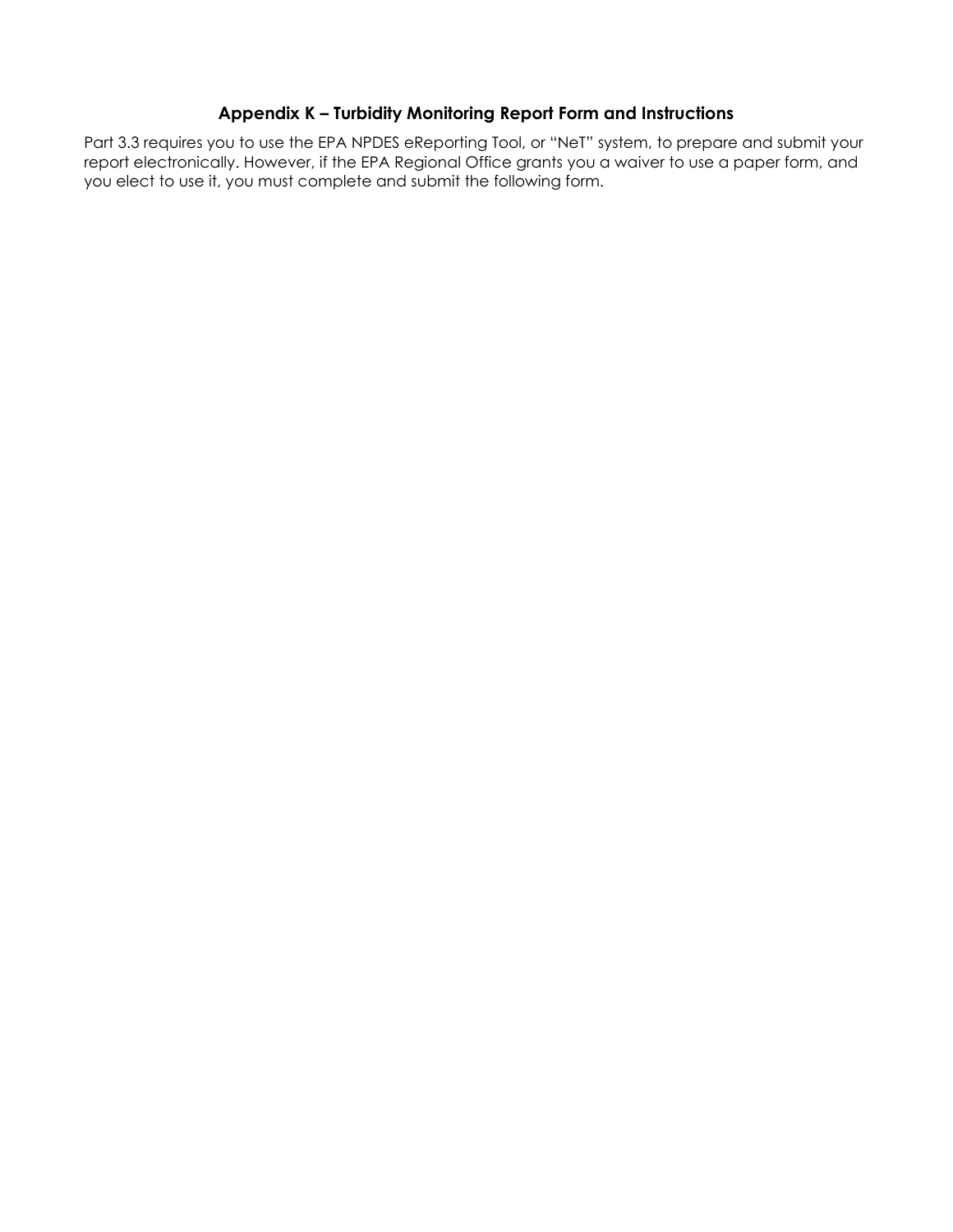| <b>NPDES</b>         |                                                                                                                                                                                                                                                                                 |                                                                                                                        | <b>U.S. Environmental Protection Agency</b><br>Washington, DC 20460<br>Turbidity Monitoring Report Form for Dewatering Discharges to Sensitive Waters Under<br>the 2022 NPDES Construction General Permit |                             |  |  |                 |       |      |  |  |  |  |  |
|----------------------|---------------------------------------------------------------------------------------------------------------------------------------------------------------------------------------------------------------------------------------------------------------------------------|------------------------------------------------------------------------------------------------------------------------|-----------------------------------------------------------------------------------------------------------------------------------------------------------------------------------------------------------|-----------------------------|--|--|-----------------|-------|------|--|--|--|--|--|
| Form<br>6100-<br>065 | EPA                                                                                                                                                                                                                                                                             |                                                                                                                        |                                                                                                                                                                                                           |                             |  |  |                 |       |      |  |  |  |  |  |
|                      | SECTION I. APPROVAL TO USE PAPER FORM                                                                                                                                                                                                                                           |                                                                                                                        |                                                                                                                                                                                                           |                             |  |  |                 |       |      |  |  |  |  |  |
|                      | Have you been granted a waiver from electronic reporting from the Regional Office*?<br>$\Box$ Yes                                                                                                                                                                               |                                                                                                                        |                                                                                                                                                                                                           |                             |  |  |                 |       |      |  |  |  |  |  |
|                      | If yes, check which waiver you have been granted, and provide the name of the EPA Regional Office staff person who granted the waiver, and<br>the date of approval:                                                                                                             |                                                                                                                        |                                                                                                                                                                                                           |                             |  |  |                 |       |      |  |  |  |  |  |
| Paper Form           | □ The owner/operator's headquarters is physically located in a geographic area (i.e., ZIP code or census tract) that is<br>identified as under-served for broadband Internet access in the most recent report from the Federal Communications<br>Waiver granted:<br>Commission. |                                                                                                                        |                                                                                                                                                                                                           |                             |  |  |                 |       |      |  |  |  |  |  |
|                      | $\Box$ The owner/operator has issues regarding available computer access or computer capability.<br>Name of EPA staff person that granted the waiver<br>Date approval obtained (MM/DD/YYYY)                                                                                     |                                                                                                                        |                                                                                                                                                                                                           |                             |  |  |                 |       |      |  |  |  |  |  |
|                      |                                                                                                                                                                                                                                                                                 |                                                                                                                        |                                                                                                                                                                                                           |                             |  |  |                 |       |      |  |  |  |  |  |
|                      | * Note: You are required to obtain approval from the applicable Regional Office prior to using this paper form. If you have not obtained a waiver,<br>you must file this form electronically using the NPDES eReporting Tool (NeT).                                             |                                                                                                                        |                                                                                                                                                                                                           |                             |  |  |                 |       |      |  |  |  |  |  |
|                      | <b>SECTION II. PERMIT INFORMATION</b>                                                                                                                                                                                                                                           |                                                                                                                        |                                                                                                                                                                                                           |                             |  |  |                 |       |      |  |  |  |  |  |
|                      | <b>NPDES ID</b>                                                                                                                                                                                                                                                                 |                                                                                                                        |                                                                                                                                                                                                           |                             |  |  |                 |       |      |  |  |  |  |  |
| Permit               | for the same project site?                                                                                                                                                                                                                                                      | Does this report fulfill turbidity monitoring report obligations of other operators that are covered under this permit |                                                                                                                                                                                                           |                             |  |  |                 | ■ Yes | ⊟ No |  |  |  |  |  |
|                      |                                                                                                                                                                                                                                                                                 |                                                                                                                        |                                                                                                                                                                                                           |                             |  |  |                 |       |      |  |  |  |  |  |
|                      | If yes, provide the NPDES ID number(s) for all other such operators at the same project site:                                                                                                                                                                                   |                                                                                                                        |                                                                                                                                                                                                           |                             |  |  |                 |       |      |  |  |  |  |  |
|                      | SECTION III. OPERATOR INFORMATION                                                                                                                                                                                                                                               |                                                                                                                        |                                                                                                                                                                                                           |                             |  |  |                 |       |      |  |  |  |  |  |
|                      | Operator Name                                                                                                                                                                                                                                                                   |                                                                                                                        |                                                                                                                                                                                                           |                             |  |  |                 |       |      |  |  |  |  |  |
|                      |                                                                                                                                                                                                                                                                                 |                                                                                                                        |                                                                                                                                                                                                           |                             |  |  |                 |       |      |  |  |  |  |  |
|                      | <b>Mailing Address</b>                                                                                                                                                                                                                                                          |                                                                                                                        |                                                                                                                                                                                                           |                             |  |  |                 |       |      |  |  |  |  |  |
| Information          | Street                                                                                                                                                                                                                                                                          |                                                                                                                        |                                                                                                                                                                                                           |                             |  |  |                 |       |      |  |  |  |  |  |
|                      | City                                                                                                                                                                                                                                                                            |                                                                                                                        |                                                                                                                                                                                                           | State                       |  |  | <b>ZIP Code</b> |       |      |  |  |  |  |  |
|                      |                                                                                                                                                                                                                                                                                 |                                                                                                                        |                                                                                                                                                                                                           |                             |  |  |                 |       |      |  |  |  |  |  |
| Operator             | County or Similar Government Division:                                                                                                                                                                                                                                          |                                                                                                                        |                                                                                                                                                                                                           |                             |  |  |                 |       |      |  |  |  |  |  |
|                      | Phone Number<br><b>Email Address</b>                                                                                                                                                                                                                                            |                                                                                                                        |                                                                                                                                                                                                           |                             |  |  |                 |       |      |  |  |  |  |  |
|                      |                                                                                                                                                                                                                                                                                 |                                                                                                                        |                                                                                                                                                                                                           |                             |  |  |                 |       |      |  |  |  |  |  |
|                      | Complete if form was prepared by someone other than the certifier:                                                                                                                                                                                                              |                                                                                                                        |                                                                                                                                                                                                           |                             |  |  |                 |       |      |  |  |  |  |  |
|                      | First Name                                                                                                                                                                                                                                                                      |                                                                                                                        |                                                                                                                                                                                                           | Middle Initial<br>Last Name |  |  |                 |       |      |  |  |  |  |  |
| Preparer             | Organization                                                                                                                                                                                                                                                                    |                                                                                                                        |                                                                                                                                                                                                           |                             |  |  |                 |       |      |  |  |  |  |  |
|                      | Phone Number<br><b>Email Address</b>                                                                                                                                                                                                                                            |                                                                                                                        |                                                                                                                                                                                                           |                             |  |  |                 |       |      |  |  |  |  |  |
|                      | SECTION IV. SITE INFORMATION                                                                                                                                                                                                                                                    |                                                                                                                        |                                                                                                                                                                                                           |                             |  |  |                 |       |      |  |  |  |  |  |
|                      | Site Name                                                                                                                                                                                                                                                                       |                                                                                                                        |                                                                                                                                                                                                           |                             |  |  |                 |       |      |  |  |  |  |  |
| <b>Site Address</b>  |                                                                                                                                                                                                                                                                                 |                                                                                                                        |                                                                                                                                                                                                           |                             |  |  |                 |       |      |  |  |  |  |  |
|                      |                                                                                                                                                                                                                                                                                 |                                                                                                                        |                                                                                                                                                                                                           |                             |  |  |                 |       |      |  |  |  |  |  |
|                      |                                                                                                                                                                                                                                                                                 |                                                                                                                        |                                                                                                                                                                                                           |                             |  |  |                 |       |      |  |  |  |  |  |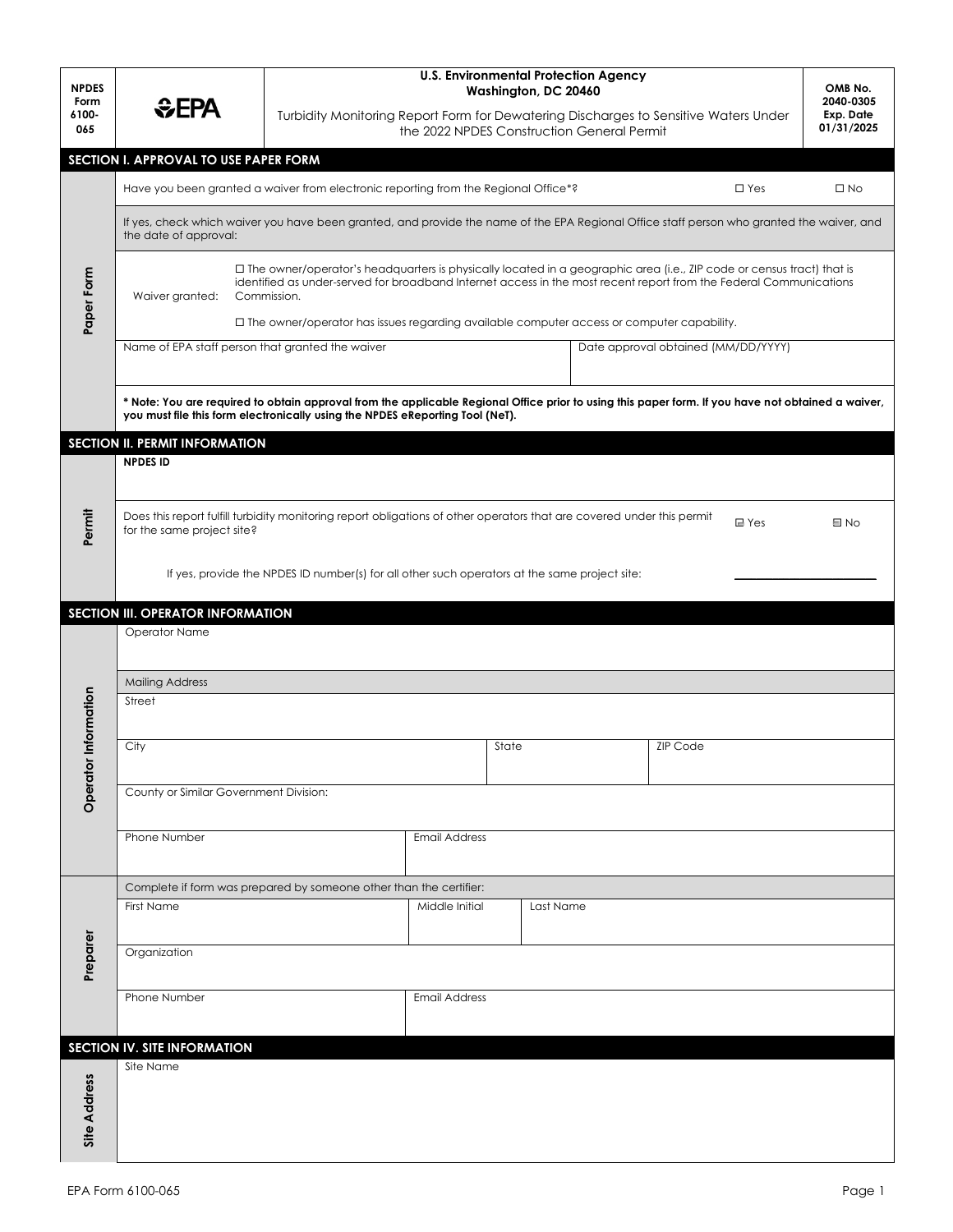|                        | Street/Location                                                                                                                   |                                                                                                                                                                                                                                                                                               |                                    |                              |                                       |                             |  |  |  |  |  |  |  |  |
|------------------------|-----------------------------------------------------------------------------------------------------------------------------------|-----------------------------------------------------------------------------------------------------------------------------------------------------------------------------------------------------------------------------------------------------------------------------------------------|------------------------------------|------------------------------|---------------------------------------|-----------------------------|--|--|--|--|--|--|--|--|
|                        |                                                                                                                                   |                                                                                                                                                                                                                                                                                               |                                    |                              |                                       |                             |  |  |  |  |  |  |  |  |
|                        | City                                                                                                                              |                                                                                                                                                                                                                                                                                               |                                    | State                        | <b>ZIP Code</b>                       |                             |  |  |  |  |  |  |  |  |
|                        |                                                                                                                                   |                                                                                                                                                                                                                                                                                               |                                    |                              |                                       |                             |  |  |  |  |  |  |  |  |
| Site<br>Address        | County or Similar Government Division:                                                                                            |                                                                                                                                                                                                                                                                                               |                                    |                              |                                       |                             |  |  |  |  |  |  |  |  |
|                        | <b>SECTION IV. MONITORING QUARTER</b>                                                                                             |                                                                                                                                                                                                                                                                                               |                                    |                              |                                       |                             |  |  |  |  |  |  |  |  |
|                        |                                                                                                                                   |                                                                                                                                                                                                                                                                                               | ■ Quarter 1 (January 1 - March 31) |                              | ■ Quarter 3 (July 1 - September 30)   |                             |  |  |  |  |  |  |  |  |
| Monitoring<br>Quarter  | Identify monitoring quarter<br>(select only one):                                                                                 |                                                                                                                                                                                                                                                                                               |                                    |                              |                                       |                             |  |  |  |  |  |  |  |  |
|                        |                                                                                                                                   |                                                                                                                                                                                                                                                                                               | ■ Quarter 2 (April 1 – June 30)    |                              | □ Quarter 4 (October 1 – December 31) |                             |  |  |  |  |  |  |  |  |
|                        | SECTION IVI. TURBIDITY MONITORING DATA                                                                                            |                                                                                                                                                                                                                                                                                               |                                    |                              |                                       |                             |  |  |  |  |  |  |  |  |
|                        | Discharge Point Description/ Name:                                                                                                |                                                                                                                                                                                                                                                                                               |                                    |                              |                                       |                             |  |  |  |  |  |  |  |  |
|                        |                                                                                                                                   |                                                                                                                                                                                                                                                                                               |                                    |                              |                                       |                             |  |  |  |  |  |  |  |  |
|                        | Was dewatering water discharged during the monitoring quarter?<br>$\Box$ Yes (Enter the data below)<br>□ No (Skip to Section VII) |                                                                                                                                                                                                                                                                                               |                                    |                              |                                       |                             |  |  |  |  |  |  |  |  |
|                        | Specific Week within                                                                                                              | Weekly Average (NTU) <sup>2</sup>                                                                                                                                                                                                                                                             | <b>Benchmark Threshold</b>         | Alternate Benchmark          |                                       | Average exceeds Benchmark?4 |  |  |  |  |  |  |  |  |
|                        | Monitoring Quarter1                                                                                                               |                                                                                                                                                                                                                                                                                               | (NTU)                              | Threshold (NTU) <sup>3</sup> | $\blacksquare$ Yes                    | $\blacksquare$ No           |  |  |  |  |  |  |  |  |
|                        | Week 1                                                                                                                            |                                                                                                                                                                                                                                                                                               | 50                                 |                              |                                       |                             |  |  |  |  |  |  |  |  |
|                        | Week 2                                                                                                                            |                                                                                                                                                                                                                                                                                               | 50                                 |                              | $\blacksquare$ Yes                    | $\blacksquare$ No           |  |  |  |  |  |  |  |  |
|                        | Week 3                                                                                                                            |                                                                                                                                                                                                                                                                                               | 50                                 |                              | $\blacksquare$ Yes                    | $\blacksquare$ No           |  |  |  |  |  |  |  |  |
|                        | Week 4                                                                                                                            |                                                                                                                                                                                                                                                                                               | 50                                 |                              | $\blacksquare$ Yes                    | $\blacksquare$ No           |  |  |  |  |  |  |  |  |
|                        | Week 5                                                                                                                            |                                                                                                                                                                                                                                                                                               | 50                                 |                              | $\blacksquare$ Yes                    | $\blacksquare$ No           |  |  |  |  |  |  |  |  |
|                        | Week 6                                                                                                                            |                                                                                                                                                                                                                                                                                               | 50                                 |                              | $\blacksquare$ Yes                    | $\blacksquare$ No           |  |  |  |  |  |  |  |  |
| <b>Monitoring Data</b> | Week 7                                                                                                                            |                                                                                                                                                                                                                                                                                               | 50                                 |                              | $\blacksquare$ Yes                    | $\blacksquare$ No           |  |  |  |  |  |  |  |  |
|                        | Week 8                                                                                                                            |                                                                                                                                                                                                                                                                                               | 50                                 |                              | $\blacksquare$ Yes                    | $\blacksquare$ No           |  |  |  |  |  |  |  |  |
| Turbidity              | Week 9                                                                                                                            |                                                                                                                                                                                                                                                                                               | 50                                 |                              | $\blacksquare$ Yes                    | $\blacksquare$ No           |  |  |  |  |  |  |  |  |
|                        | Week 10                                                                                                                           |                                                                                                                                                                                                                                                                                               | 50                                 |                              | $\blacksquare$ Yes                    | $\blacksquare$ No           |  |  |  |  |  |  |  |  |
|                        | Week 11                                                                                                                           |                                                                                                                                                                                                                                                                                               | 50                                 |                              | $\blacksquare$ Yes                    | $\blacksquare$ No           |  |  |  |  |  |  |  |  |
|                        | Week 12                                                                                                                           |                                                                                                                                                                                                                                                                                               | 50                                 |                              | $\blacksquare$ Yes                    | $\blacksquare$ No           |  |  |  |  |  |  |  |  |
|                        | Week 13                                                                                                                           |                                                                                                                                                                                                                                                                                               | 50                                 |                              | $\blacksquare$ Yes                    | $\blacksquare$ No           |  |  |  |  |  |  |  |  |
|                        | Week 14                                                                                                                           |                                                                                                                                                                                                                                                                                               | 50                                 |                              | $\blacksquare$ Yes                    | $\blacksquare$ No           |  |  |  |  |  |  |  |  |
|                        |                                                                                                                                   | Refer to Table K-1 to determine the specific monitoring week number for which you are reporting turbidity data for this quarter.                                                                                                                                                              |                                    |                              |                                       |                             |  |  |  |  |  |  |  |  |
|                        |                                                                                                                                   | <sup>2</sup> Report to the nearest whole number. Enter "N/A" if no dewatering discharge occurred during any particular week.<br><sup>3</sup> Prior approval from the EPA Regional Office is required pursuant to Part 3.3.2.b. Unless and until EPA approves your request to use an alternate |                                    |                              |                                       |                             |  |  |  |  |  |  |  |  |
|                        |                                                                                                                                   | benchmark, you are required to use the standard benchmark of 50 NTU and take any required corrective actions if an exceedance occurs.<br>Enter "N/A" if you have not received approval for an alternate benchmark threshold.                                                                  |                                    |                              |                                       |                             |  |  |  |  |  |  |  |  |

<sup>4</sup>If "Yes," the operator must conduct follow-up corrective action pursuant to Part 5.2.2 and document any corrective action taken in the corrective action log in accordance with Part 5.4.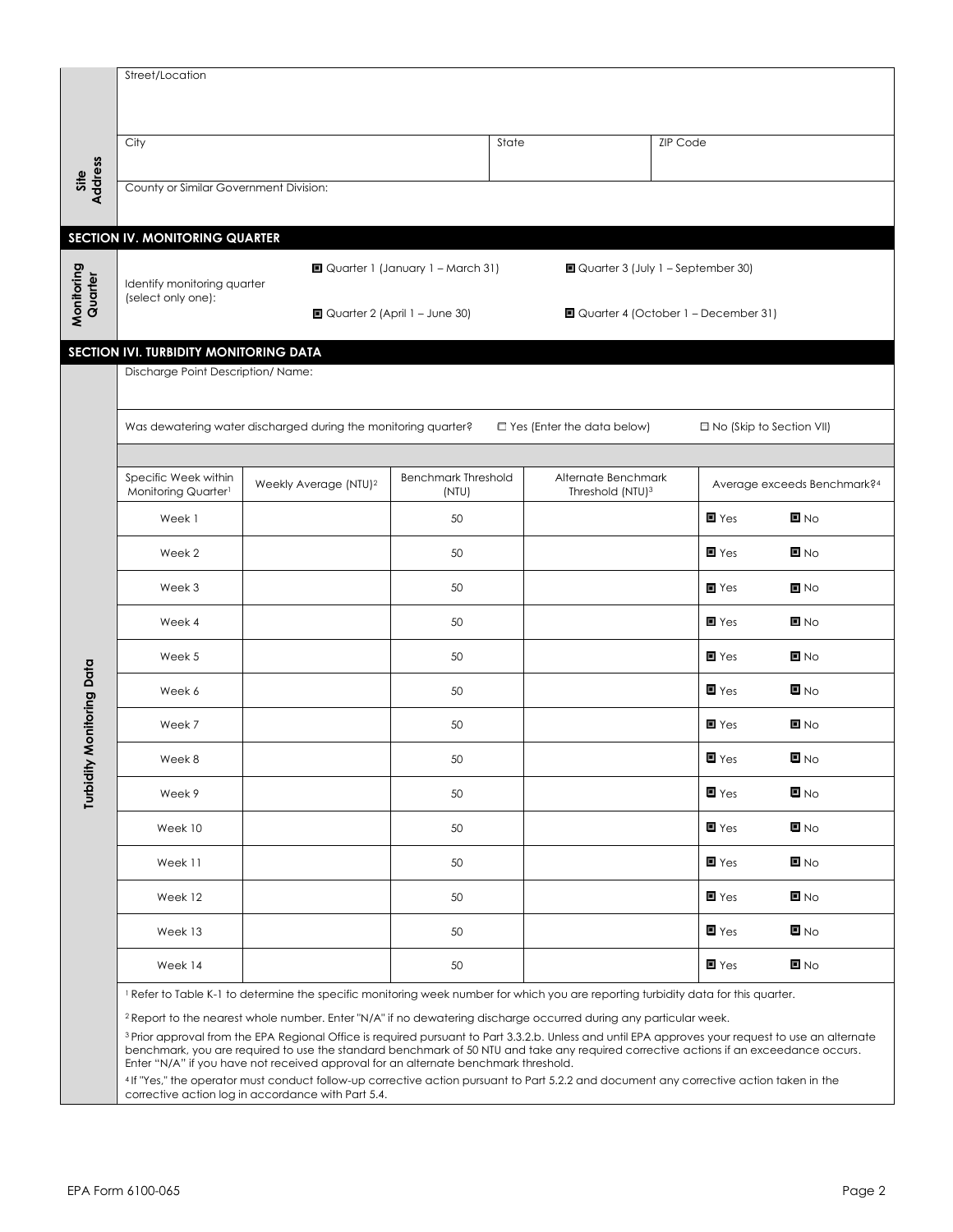# **VII. CERTIFICATION INFORMATION**

L

| ation<br>Inform<br>δ<br>Certificati | I certify under penalty of law that this document and all attachments were prepared under my direction or supervision in accordance with a<br>system designed to assure that qualified personnel properly gathered and evaluated the information submitted. Based on my inquiry of the<br>person or persons who manage the system, or those persons directly responsible for gathering the information, the information submitted is, to<br>the best of my knowledge and belief, true, accurate, and complete. I am aware that there are significant penalties for submitting false<br>information, including the possibility of fine and imprisonment for knowing violations. |                |                   |  |  |  |  |  |  |  |  |  |
|-------------------------------------|--------------------------------------------------------------------------------------------------------------------------------------------------------------------------------------------------------------------------------------------------------------------------------------------------------------------------------------------------------------------------------------------------------------------------------------------------------------------------------------------------------------------------------------------------------------------------------------------------------------------------------------------------------------------------------|----------------|-------------------|--|--|--|--|--|--|--|--|--|
|                                     | First Name                                                                                                                                                                                                                                                                                                                                                                                                                                                                                                                                                                                                                                                                     | Middle Initial | Last Name         |  |  |  |  |  |  |  |  |  |
|                                     | Title                                                                                                                                                                                                                                                                                                                                                                                                                                                                                                                                                                                                                                                                          |                |                   |  |  |  |  |  |  |  |  |  |
|                                     | Signature                                                                                                                                                                                                                                                                                                                                                                                                                                                                                                                                                                                                                                                                      |                | Date (MM/DD/YYYY) |  |  |  |  |  |  |  |  |  |
|                                     | <b>Phone Number</b>                                                                                                                                                                                                                                                                                                                                                                                                                                                                                                                                                                                                                                                            | Email Address  |                   |  |  |  |  |  |  |  |  |  |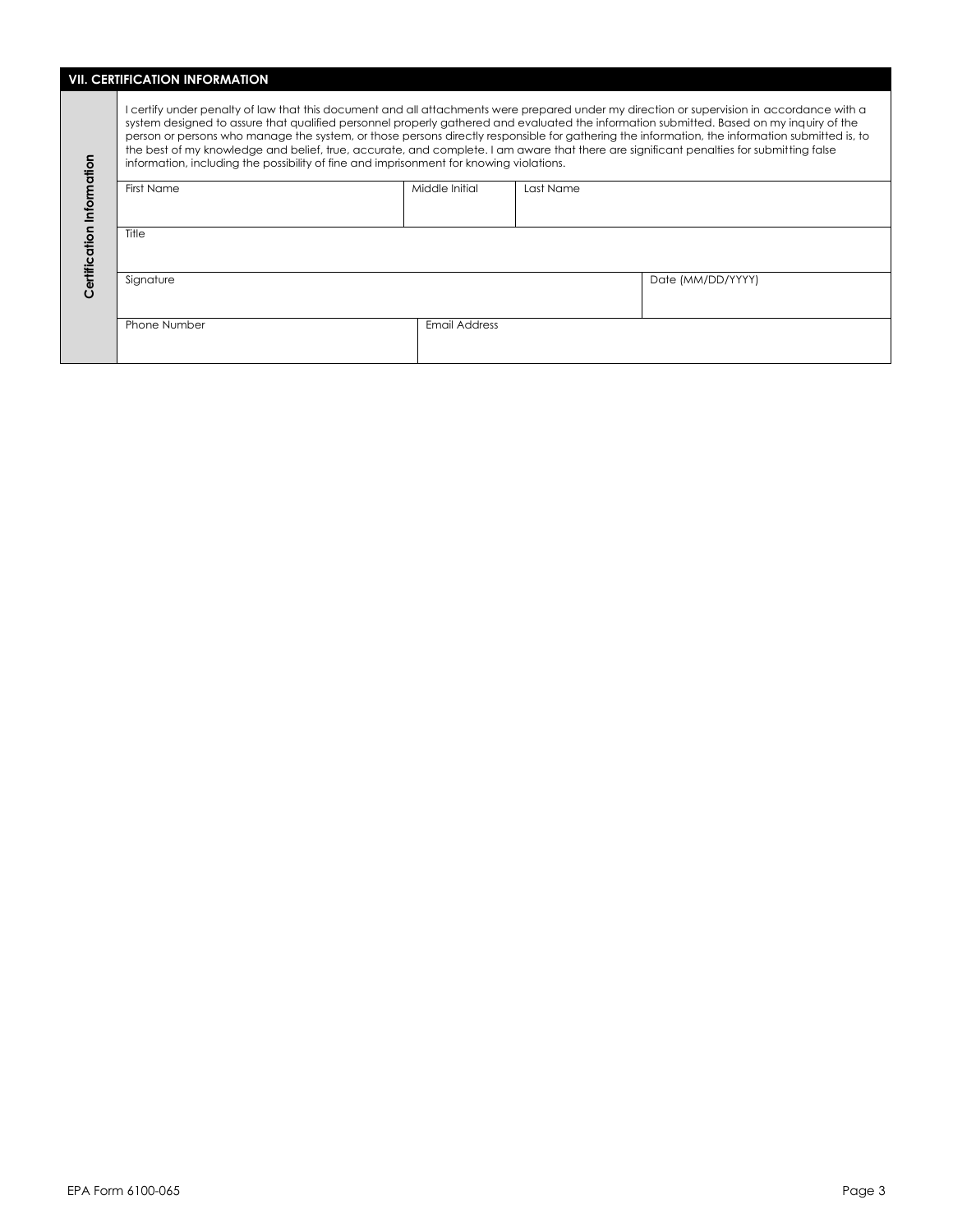# **Turbidity Monitoring Report for Dewatering Discharges to Sensitive Waters Under the 2022 NPDES Construction General**

# **Permit NPDES Form Date (02/22) Form Approved OMB No. 2040-0305**

# **General Instructions**

# **Who Must Submit A Turbidity Monitoring Report to EPA?**

Sites covered under the Construction General Permit (CGP or permit) that are required to monitor pursuant to Part 3.3 of the permit must submit Turbidity Monitoring Reports consistent with the reporting requirements specified in Part 3.3.4 of the permit.

# **When Must I Submit A Turbidity Monitoring Report to EPA?**

You must submit your report to EPA no later than 30 days following the end of each monitoring quarter. Submit a form for every quarter the site is active.

| Monitoring<br>Quarter # | Months                  | Reporting<br>Deadline |
|-------------------------|-------------------------|-----------------------|
|                         | January 1 - March 31    | April 30              |
| 2                       | April $1 -$ June 30     | July 30               |
| 3                       | July 1 – September 30   | October 30            |
| 4                       | October 1 – December 31 | January 30            |

# **Completing the Form**

Obtain and read a copy of the 2022 CGP, viewable at https://www.epa.gov/npdes/stormwater-discharges-

construction-activities#cgp. To complete this form, type or print, using uppercase letters, in the appropriate areas only. Please submit the original document with signature in ink - do not send a photocopied signature. **Photocopy your form for your records before you send the completed original form to the appropriate address.**

# <span id="page-4-0"></span>**Section I. Approval to Use Paper Form**

You must indicate whether you have been granted a waiver from electronic reporting from the EPA Regional Office. Note that you are not authorized to use this paper form unless the EPA Regional Office has approved its use. Where you have obtained approval to use this form, indicate the waiver that you have been granted, the name of the EPA staff person who granted the waiver, and the date that approval was provided. See https://www.epa.gov/npdes/contact-usstormwater for a list of EPA Regional Office contacts.

#### <span id="page-4-1"></span>**Section II. Permit Information**

Provide the NPDES ID (i.e., NOI tracking number) assigned to the site for which this form is being submitted. Submit the form only for sites discharging dewatering water to a sedimentimpaired water or a water designated as a Tier 2, Tier 2.5, or Tier 3 water.

Indicate whether this report fulfills turbidity monitoring report obligations of other operators that are covered under this permit for the same project site. If the answer is yes, provide all relevant NPDES ID numbers.

# <span id="page-4-2"></span>**Section III. Operator Information**

Provide the legal name of the person, firm, public organization, or any other entity that is considered the operator of the site. See Part 1.1.1 and Appendix A for the

definition of "operator." Provide the operator's mailing address, phone number, and e-mail. The operator information in this Section should match the operator information provided on your NOI form.

If this form was prepared by someone other than the certifier, include the name, organization, phone number, and email address of the person who prepared this form.

#### <span id="page-4-3"></span>**Section IV. Site Information**

Enter the official or legal name and complete street address, including city, State, ZIP code, and county or similar government subdivision of the site. If the site lacks a street address, indicate the general location (e.g., Intersection of State Highways 61 and 34). The site information in this Section should match the site information provided on your NOI form.

#### **Section V. Monitoring Quarter**

Indicate the appropriate monitoring quarter (Quarter 1, 2, 3, or 4). The monitoring quarters are specified in the table in the section titled "When Must I Submit A Turbidity Monitoring Report to EPA." Select only one quarter.

# **Section VI. Turbidity Monitoring Data**

Provide the discharge point description/name if you are discharging dewatering water from more than one point at the site. If you are discharging from only one point at the site, leave the spaces blank.

Submit Section VI data for each dewatering discharge point. For example, if you are discharging dewatering water from two points at the site, then submit two Section VIs (one for each discharge point).

Indicate whether dewatering occurred during the monitoring quarter. If "Yes" enter the data in the data table. If "No" skip to Section VII.

For averaging purposes, a monitoring week starts with a Monday and ends on Sunday. A numerical value is assigned for each week, which is called a Week Number (e.g., 1, 2, 3 etc.). The form includes a Week Number for each week of the year. Refer to Table K-1 for the dates that correspond with each Week Number.

Next, calculate the weekly average turbidity value for the corresponding monitoring week. The weekly average is calculated by adding all of the individual turbidity results for that monitoring week and dividing by the total number of samples. The calculation for the weekly average includes only those days when dewatering discharge occurred. Days when no dewatering discharge occurred, and therefore do not have turbidity data associated with them, are not included in the calculation of the weekly average. For example, if turbidity samples from your dewatering discharge in week 1 result in values of 30 NTU on Tuesday, 40 NTU on Wednesday, and 45 NTU on Thursday, your weekly average turbidity value would be 38 NTU ( $(30+40+45) \div 3 = 38$  NTU). If in week 2, your turbidity samples resulted in values of 45 NTU on Monday, 30 NTU on Tuesday, 25 NTU on Wednesday, and 15 NTU on Thursday, you would calculate a new average for that week, which would yield an average turbidity value of 29 NTU ( $(45+30+25+15) \div 4 = 29$  NTU). By comparison, if your samples on consecutive days from Friday to Monday were 60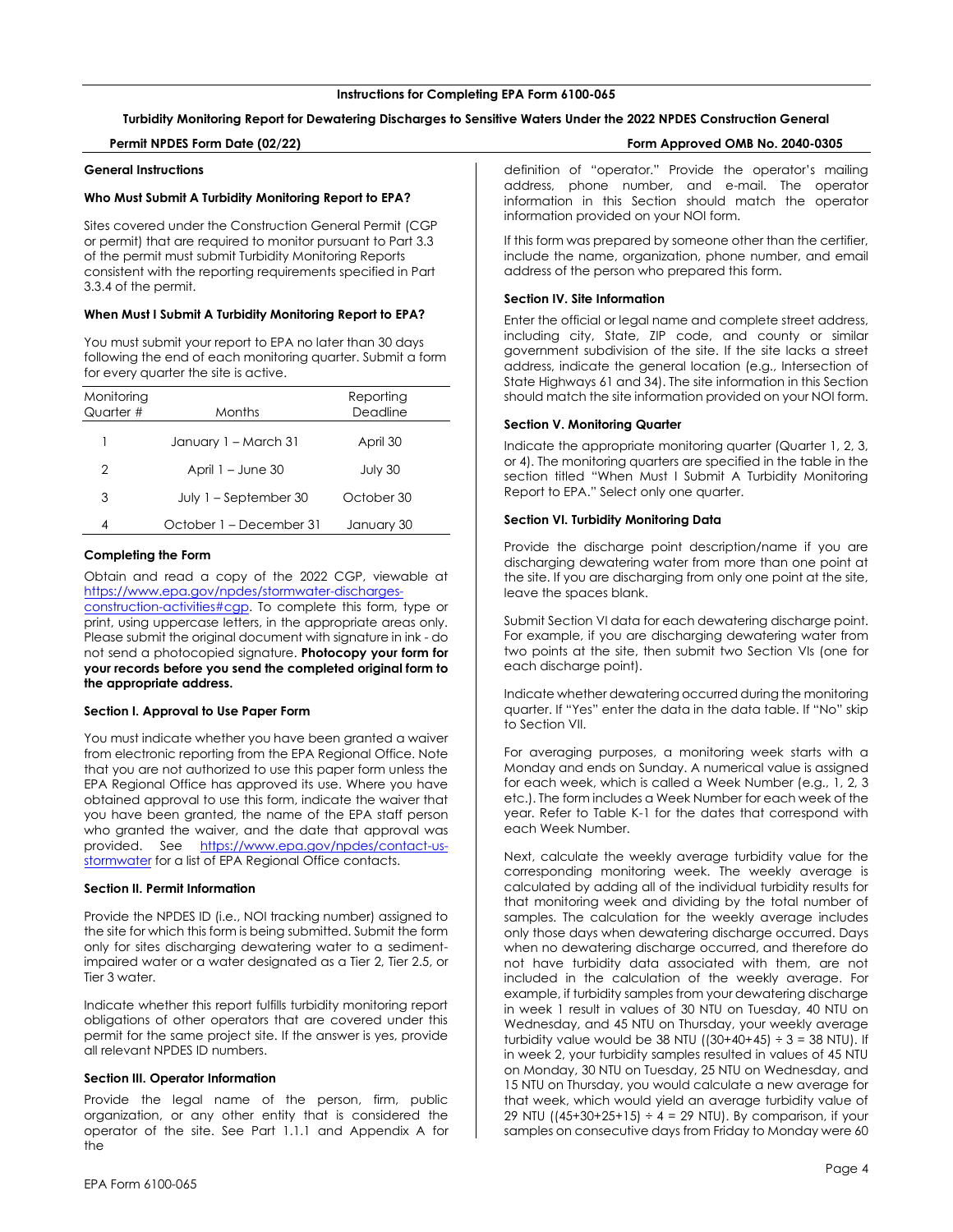NTU, 45 NTU, 40 NTU, and 43 NTU, respectively, and there are no other dewatering discharges for the remainder of the week, you would calculate one weekly average for the Friday to Sunday to be 48 NTU ( $(60+45+40) \div 3 = 48$  NTU), and a separate weekly average for the one Monday to be 43 NTU  $(43 \div 1 = 43 \text{ N})$ .

If you collect and analyze more than one turbidity sample per day from your dewatering discharge, you must include any additional results in the calculation of your weekly average. For example, if during a monitoring week you take two turbidity samples on Tuesday with a value of 30 NTU and 35 NTU, three samples on Wednesday with a value of 40 NTU, 45 NTU, and 48 NTU, and one sample on Thursday with a value of 45 NTU, your weekly average turbidity value for this week would be 41 NTU ( $(30+35+40+45+48+45) \div 6 = 41$  NTU).

Enter the weekly average turbidity values for the corresponding week into the table. Enter "N/A" into the table for the turbidity weekly average if no dewatering discharge occurred during the week.

The benchmark threshold for turbidity for this permit is 50 NTUs unless EPA has authorized the use of an alternate benchmark in accordance with Part 3.3.2.b. If you are using an alternate benchmark threshold, enter the number into the table for the corresponding week. Unless and until EPA approves your request to use an alternate benchmark, you are required to use the standard benchmark of 50 NTU and take any required corrective actions if an exceedance occurs. Enter "N/A" if you have not received approval for an alternate benchmark threshold.

For each week with a value for the weekly average, select "Yes" or "No" in the table to indicate whether the weekly average value exceeds the 50 NTU benchmark or the alternate turbidity benchmark (whichever is applicable). If "Yes", the operator must conduct follow-up corrective action pursuant to Part 5.2.2 and document any corrective action taken in the corrective action log in accordance with Part 5.4.

# **Section VII. Certification Information**

Forms must be signed by a person described below, or by a duly authorized representative of that person.

*For a corporation:* By a responsible corporate officer. For the purpose of this Section, a responsible corporate officer means:

(i) a president, secretary, treasurer, or vice-president of the corporation in charge of a principal business function, or any other person who performs similar policy- or decision-making functions for the corporation, or (ii) the manager of one or more manufacturing, production, or operating facilities, provided, the manager is authorized to make management decisions which govern the operation of the regulated facility including having the explicit or implicit duty of making major capital investment recommendations, and initiating and directing other comprehensive measures to assure longterm environmental compliance with environmental laws and regulations; the manager can ensure that the necessary systems are established or actions taken to gather complete and accurate information for permit application requirements; and where authority to sign documents has been assigned or delegated to the manager in accordance with corporate procedures.

*For a partnership or sole proprietorship:* By a general partner or the proprietor, respectively; or

*For a municipality, State, Federal, or other public agency:* By either a principal executive officer or ranking elected official. For purposes of this Part, a principal executive officer of a Federal agency includes (i) the chief executive officer of the agency, or (ii) a senior executive officer having responsibility for the overall operations of a principal geographic unit of the agency (e.g., Regional Administrator of EPA). Include the name and title of the person signing the form and the date of signing.

A person is a duly authorized representative only if:

The authorization is made in writing by a person described above;

2. The authorization specifies either an individual or a position having responsibility for the overall operation of the regulated facility or activity such as the position of plant manager, operator of a well or a well field, superintendent, position of equivalent responsibility, or an individual or position having overall responsibility for environmental matters for the company, (A duly authorized representative may thus be either a named individual or any individual occupying a named position.) and

3. The written authorization is submitted to the Director.

An unsigned or undated form will be considered incomplete.

#### **Submitting Your Form**

If you have been granted a waiver from your Regional Office to submit a paper form, you must send your form by mail to one of the following addresses:

#### **For Regular U.S. Mail Delivery:**

Stormwater Notice Processing Center Mail Code 4203M, ATTN: 2022 CGP Reports U.S. EPA 1200 Pennsylvania Avenue, NW Washington, DC 20460

# **For Overnight/Express Mail Delivery:**

Stormwater Notice Processing Center William Jefferson Clinton East Building - Room 7420 ATTN: 2022 CGP Reports U.S. EPA 1201 Constitution Avenue, NW Washington, DC 20004

Visit this website for instructions on how to submit electronically:

https://epanet.zendesk.com/hc/enus/sections/115000949868-CGP-Training-Material

#### **Revisions to a Submitted Form**

If you have previously submitted a form with an error, submit a revised form with the correct information. After discovering the error, submit the revised form as soon as possible. Make a notation on the revised form where the correction was made.

# **Paperwork Reduction Act Notice**

This collection of information is approved by OMB under the Paperwork Reduction Act, 44 U.S.C. 3501 et seq. (OMB Control No. 2040-0305). Responses to this collection of information are mandatory (40 CFR 122.26). An agency may not conduct or sponsor, and a person is not required to respond to, a collection of information unless it displays a currently valid OMB control number. The public reporting and recordkeeping burden for this collection of information is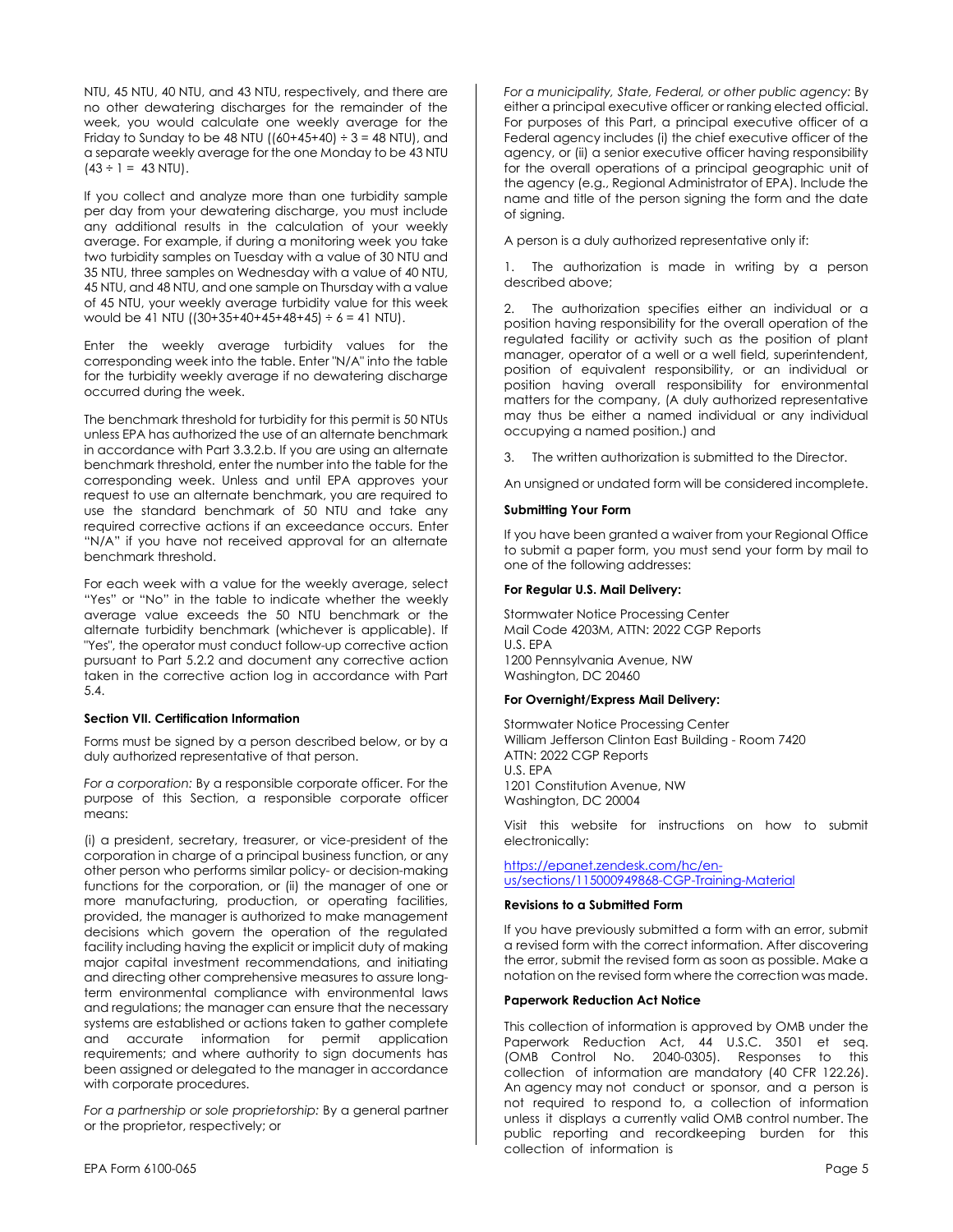estimated to be 0.2 hours per response. Send comments on the Agency's need for this information, the accuracy of the provided burden estimates and any suggested methods for minimizing respondent burden to the Regulatory Support Division Director, U.S. Environmental Protection Agency (2821T), 1200 Pennsylvania Ave., NW, Washington, D.C. 20460. Include the OMB control number in any correspondence. Do not send the completed form to this address.